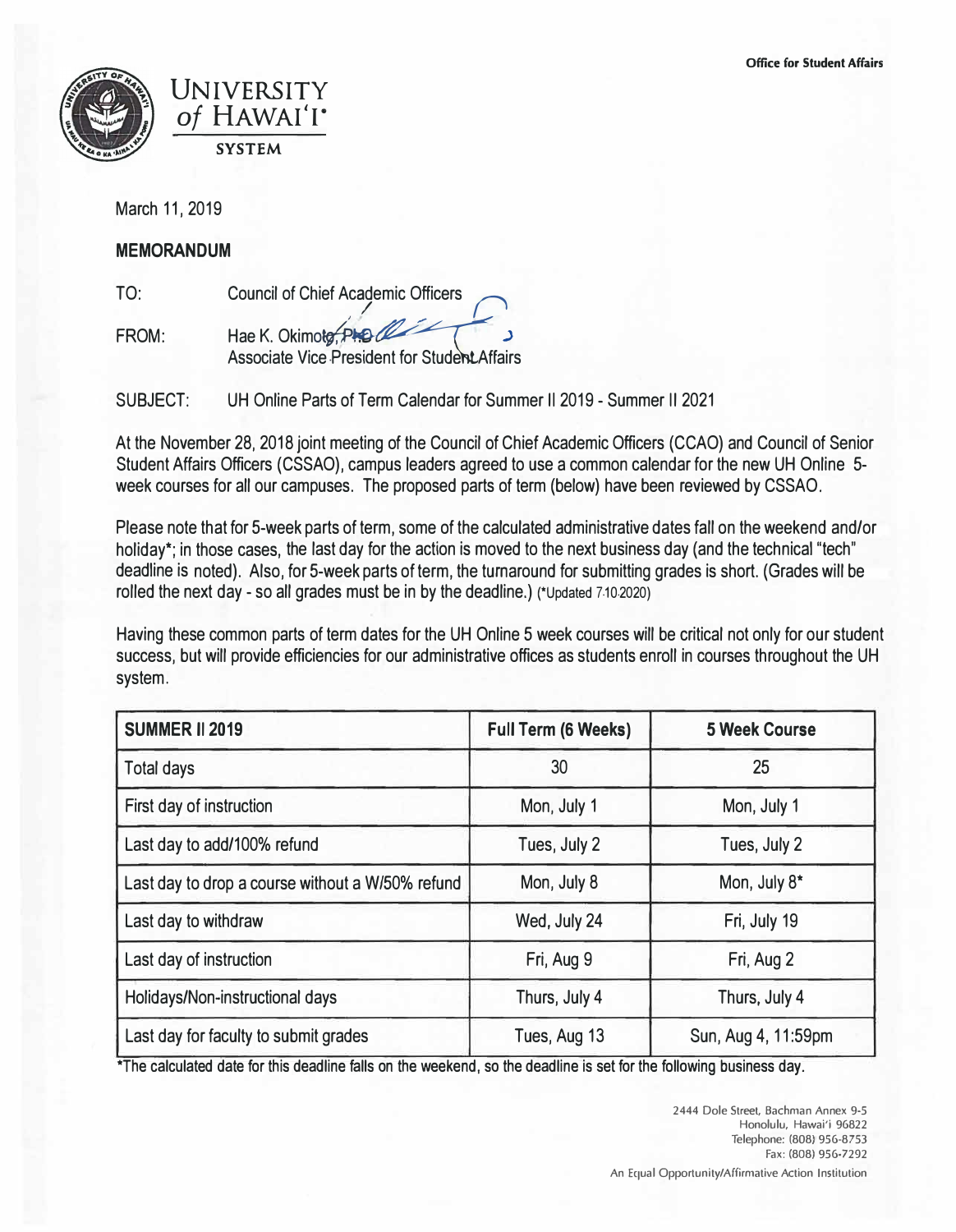| <b>FALL 2019</b>                                       | <b>Full term</b>                                       | Part of Term 1            | Part of Term 2          | Part of Term 3                           |
|--------------------------------------------------------|--------------------------------------------------------|---------------------------|-------------------------|------------------------------------------|
| Total days                                             | 75                                                     | 24                        | 25                      | 25                                       |
| First day of<br>instruction                            | Mon, Aug 26                                            | Mon, Aug 26               | Mon, Sept 30            | Mon, Nov 4                               |
| Last day to<br>add/100% refund                         | Tues, Sept 3                                           | Tues, Aug 27              | Tues, Oct 1             | Tues, Nov 5                              |
| Last day to drop a<br>course without a<br>W/50% refund | Tues, Sept 17                                          | Tues, Sept 3*             | Mon, Oct 7*             | Tues, Nov 12*                            |
| Last day to<br>withdraw                                | Mon, Nov 4                                             | Fri, Sept 13              | Fri, Oct 18             | Wed, Nov 27                              |
| Last day of<br>instruction                             | Thurs, Dec 12                                          | Fri, Sept 27              | Fri, Nov 1              | Fri, Dec 13                              |
| Last day of the<br><b>FULL TERM</b>                    | Fri, Dec 20                                            |                           |                         |                                          |
| Holidays/<br>Non-instructional<br>days                 | Mon, Sept 2<br>Mon, Nov 11,<br>Thurs-Fri,<br>Nov 28-29 | Mon, Sept 2               | None                    | Mon, Nov 11,<br>Thurs-Fri, Nov 28-<br>29 |
| Last day for faculty<br>to submit grades               | Tues, Dec 24 -<br>4:30 <sub>pm</sub>                   | Sun, Sept 29-<br>11:59 pm | Sun, Nov 3- 11:59<br>pm | Sun, Dec 15-,<br>11:59 pm                |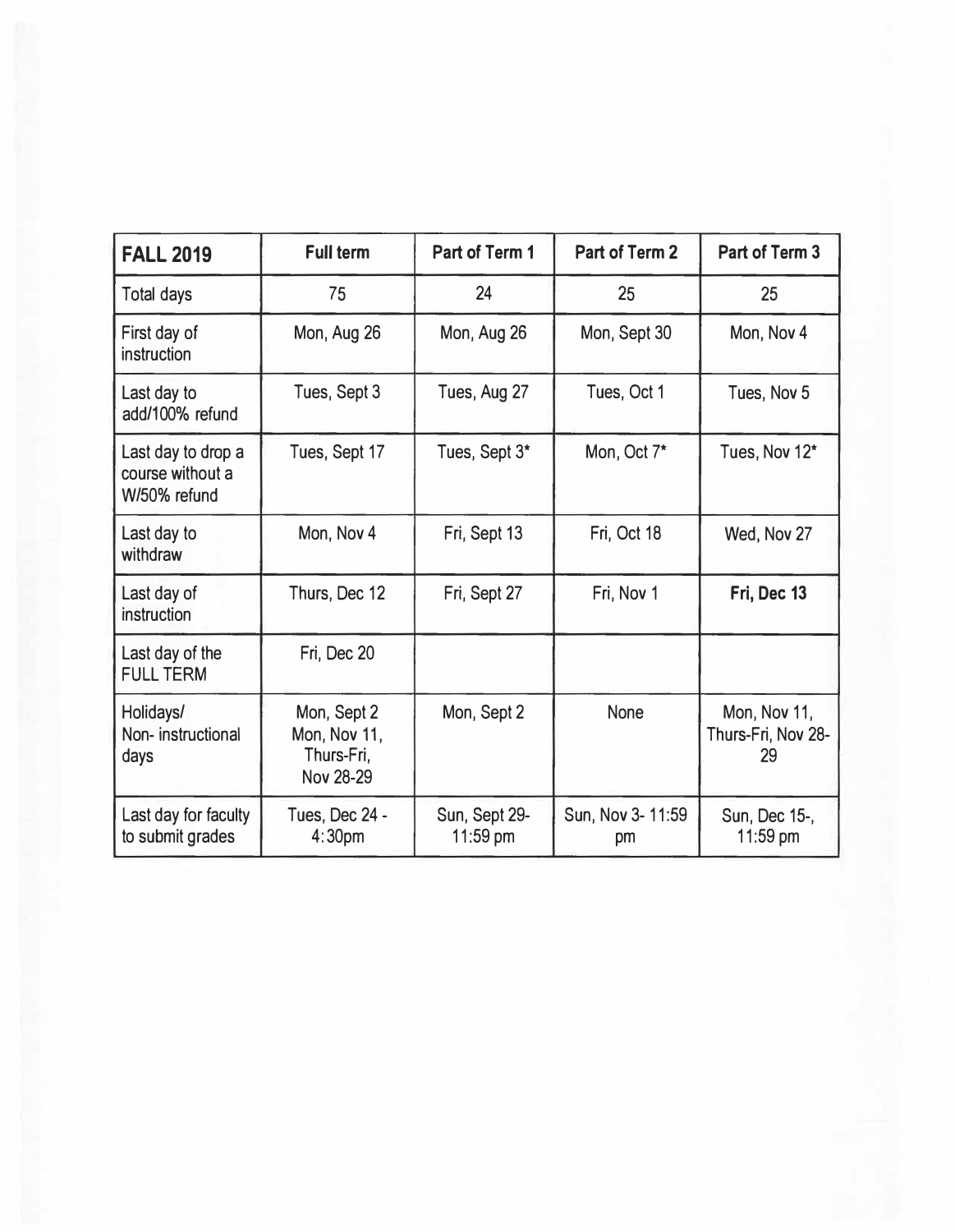| <b>SPRING 2020</b>                                  | <b>Full term</b>                                                                                | Part of Term 1                                                        | <b>Part of Term 2</b>                                      | Part of Term 3           |
|-----------------------------------------------------|-------------------------------------------------------------------------------------------------|-----------------------------------------------------------------------|------------------------------------------------------------|--------------------------|
| <b>Total days</b>                                   | 75                                                                                              | 24                                                                    | 23                                                         | 24                       |
| First day of instruction                            | Mon, Jan 13                                                                                     | Mon, Jan 13                                                           | Tues, Feb 18                                               | Mon, Mar 30              |
| Last day to add/100%<br>refund                      | Tues, Jan 21                                                                                    | Tues, Jan 14                                                          | Wed, Feb 19                                                | Mon, Mar 31              |
| Last day to drop a course<br>without a W/50% refund | Wed, Feb 5                                                                                      | Mon, Jan 20                                                           | Mon, Feb 24                                                | Mon, Apr 6               |
| Last day to withdraw                                | Fri, Mar 27                                                                                     | Fri, Jan 31                                                           | Wed, Mar 11                                                | Fri, Apr 17              |
| Last day of instruction                             | Thurs, May 7                                                                                    | Fri, Feb 14                                                           | Fri, Mar 27                                                | Fri, May 1               |
| Last day of the FULL<br><b>TERM</b>                 | Fri, May 15                                                                                     |                                                                       |                                                            |                          |
| Holidays/<br>Non-instructional days                 | Mon, Jan 20<br>Mon, Feb 17<br><b>Spring Break:</b><br>Mar 16-20<br>Thurs, Mar 26<br>Fri, Apr 10 | Mon, Jan 20                                                           | Mon, Feb 17<br>Spring Break: Mar<br>16-20<br>Thurs, Mar 26 | Fri, Apr 10              |
| Last day for faculty to<br>submit grades            | Tues, May 19                                                                                    | Sun, Feb 16 (or<br>Mon, Feb 17<br>which is a<br>holiday)- 11:59<br>pm | Sun, Mar 29-<br>11:59 pm                                   | Sun, May 3 - 11:59<br>pm |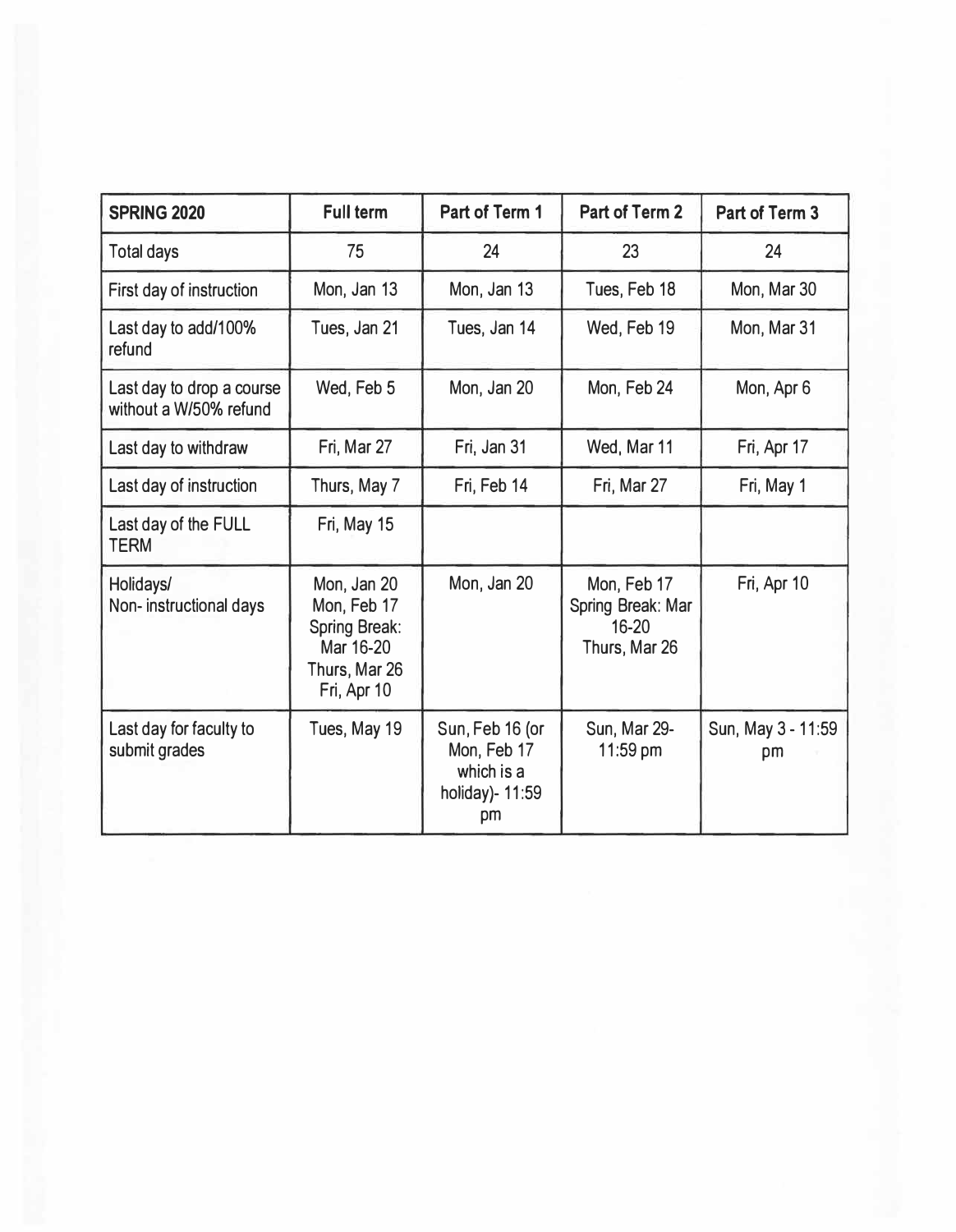| <b>SUMMER I 2020</b>                             | <b>Full Term</b><br>(6 Weeks) | <b>5 Week Course</b>       |
|--------------------------------------------------|-------------------------------|----------------------------|
| <b>Total days</b>                                | 27                            | 23                         |
| First day of instruction                         | Tues, May 26                  | Tues, May 26               |
| Last day to add/100% refund                      | Wed, May 27                   | Wed, May 27                |
| Last day to drop a course without a W/50% refund | Mon, Jun 1                    | Mon, Jun 1                 |
| Last day to withdraw                             | Tues, Jun 16                  | Mon, Jun 15                |
| Last day of instruction                          | Thurs, July 2                 | Fri, June 26               |
| Holidays/<br>Non-instructional days              | Thurs, June 11<br>Fri, July 3 | Thurs, June 11             |
| Last day for faculty to submit grades            | Tues, Aug 18                  | Sun, June 28 -<br>11:59 pm |

| <b>SUMMER II 2020</b>                            | <b>Full Term</b><br>(6 Weeks) | <b>5 Week Course</b> |
|--------------------------------------------------|-------------------------------|----------------------|
| <b>Total days</b>                                | 30                            | 25                   |
| First day of instruction                         | Mon, July 6                   | Mon, July 6          |
| Last day to add/100% refund                      | Tues, July 7                  | Tues, July 7         |
| Last day to drop a course without a W/50% refund | Mon, July 13                  | Mon, July 13         |
| Last day to withdraw                             | Wed, July 29                  | Fri, July 24         |
| Last day of instruction                          | Fri, Aug 14                   | Fri, Aug 7           |
| Holidays/<br>Non-instructional days              |                               |                      |
| Last day for faculty to submit grades            | Tues, Aug 18                  | Sun, Aug 9           |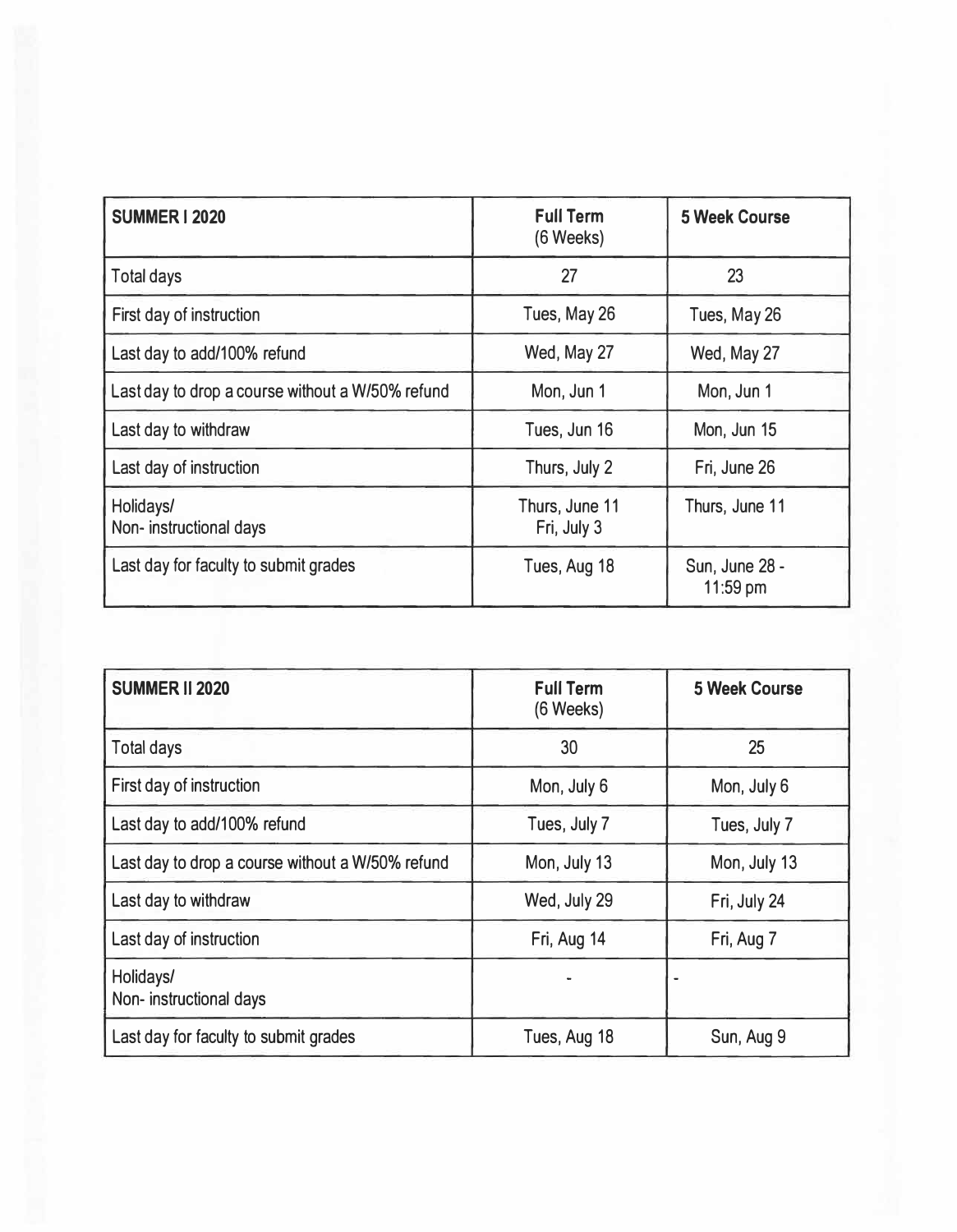| <b>FALL 2020</b>                                    | <b>Full term</b>                                                            | Part of Term 1            | Part of Term 2               | Part of Term 3                                             |
|-----------------------------------------------------|-----------------------------------------------------------------------------|---------------------------|------------------------------|------------------------------------------------------------|
| <b>Total days</b>                                   | 74                                                                          | 24                        | 25                           | 25                                                         |
| First day of instruction                            | Mon, Aug 24                                                                 | Mon, Aug 24               | Mon, Sept 28                 | Mon, Nov 2                                                 |
| Last day to add/100%<br>refund                      | Tues, Sept 1                                                                | Tues, Aug 25              | Tues, Sept 29                | Tues, Nov 3                                                |
| Last day to drop a course<br>without a W/50% refund | Tues, Sept 15                                                               | Mon, Aug 31               | Mon, Oct 5                   | Mon, Nov 9                                                 |
| Last day to withdraw                                | Mon, Dec 2                                                                  | Fri, Sept 11              | Fri, Oct 16                  | Tues, Nov 24                                               |
| Last day of instruction                             | Thur, Dec 10                                                                | Fri, Sept 25              | Fri, Oct. 30                 | Fri, Dec 11                                                |
| Last day of the FULL<br><b>TERM</b>                 | Fri, Dec 18                                                                 |                           |                              |                                                            |
| Holidays/<br>Non-instructional days                 | Mon, Sept 7<br>Tues, Nov.3,<br>Wed., Nov 11,<br>Thurs-Fri, Nov<br>$26 - 27$ | Mon, Sept 7               |                              | Tues, Nov .3,<br>Wed., Nov 11,<br>Thurs-Fri, Nov 26-<br>27 |
| Last day for faculty to<br>submit grades            | Tues, Dec 22                                                                | Sun, Sept 27-<br>11:59 pm | Sun, Nov 1 $\pm$<br>11:59 pm | Sun, Dec 13<br>11:59 pm                                    |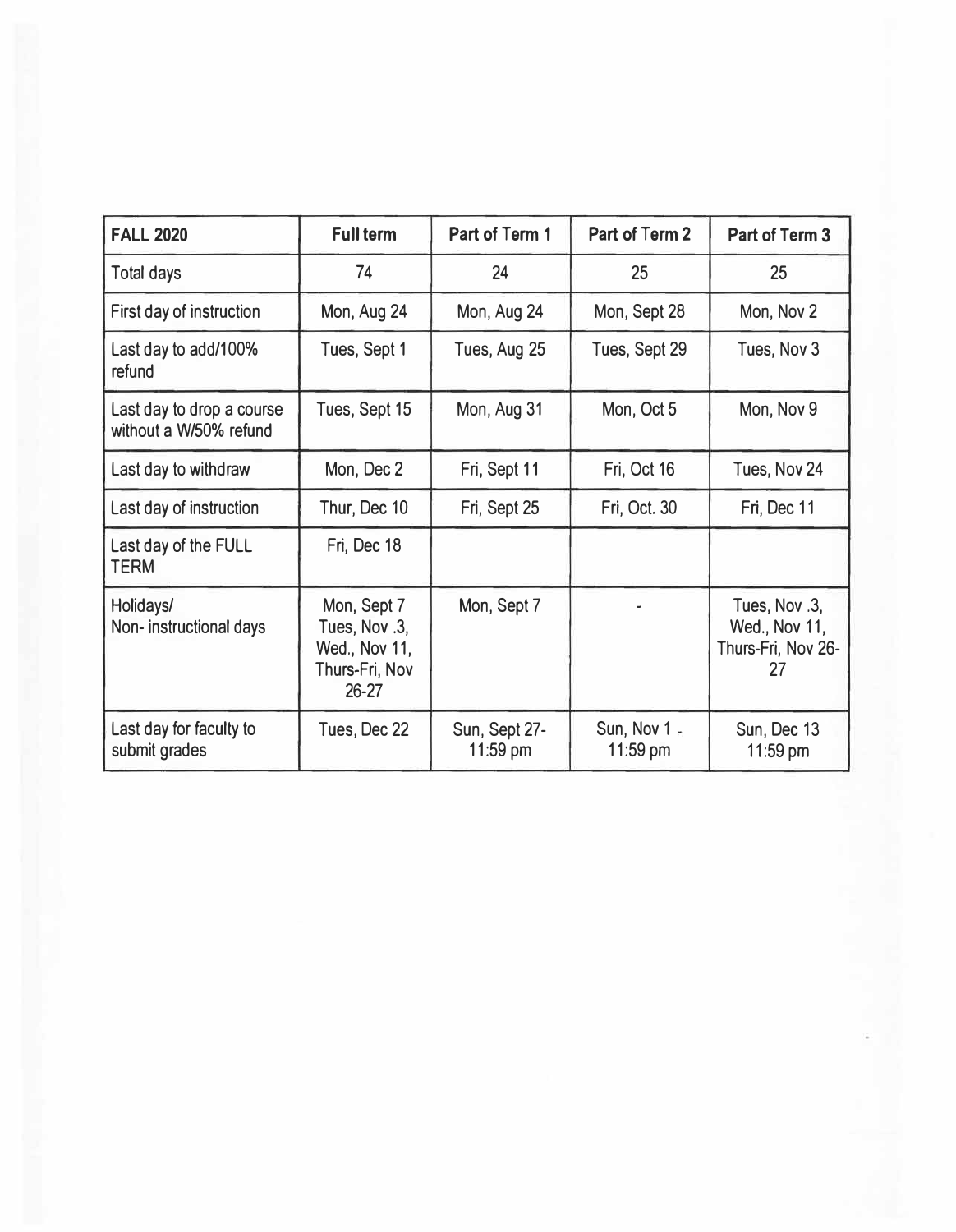| <b>SPRING 2021</b>                                  | <b>Full term</b>                                                               | Part of Term 1            | Part of Term 2                                             | Part of Term 3         |
|-----------------------------------------------------|--------------------------------------------------------------------------------|---------------------------|------------------------------------------------------------|------------------------|
| <b>Total days</b>                                   | 76                                                                             | 24                        | 23                                                         | 24                     |
| First day of instruction                            | Mon, Jan 11                                                                    | Mon, Jan 11               | Tues, Feb 16                                               | Mon, Mar 29            |
| Last day to add/100%<br>refund                      | <b>Jan 19</b>                                                                  | Tues, Jan 12              | Wed, Feb 17                                                | Tues, Mar 30           |
| Last day to drop a course<br>without a W/50% refund | Feb <sub>3</sub>                                                               | Mon, Jan 18*              | Mon, Feb 22                                                | Mon, Apr 5*            |
| Last day to withdraw                                | <b>Mar 29</b>                                                                  | Fri, Jan 29               | Tues, Mar 9                                                | Fri, Apr 16            |
| Last day of instruction                             | Fri, May 7                                                                     | Fri, Feb 12               | Thurs, Mar 25                                              | Fri, Apr 30            |
| Last day of the FULL<br><b>TERM</b>                 | Fri, May 14                                                                    |                           |                                                            |                        |
| Holidays/<br>Non-instructional days                 | Mon, Jan 18<br>Mon, Feb 15<br><b>Spring Break:</b><br>Mar 15-19<br>Fri, Mar 26 | Mon, Jan 18               | Mon, Feb 15<br>Spring Break: Mar<br>$15-19$<br>Fri, Mar 26 |                        |
| Last day for faculty to<br>submit grades            | Tues, May 18                                                                   | Sun, Feb 14 -<br>11:59 pm | Sun, Mar 28-11:59<br>pm                                    | Sun, May 2<br>11:59 pm |